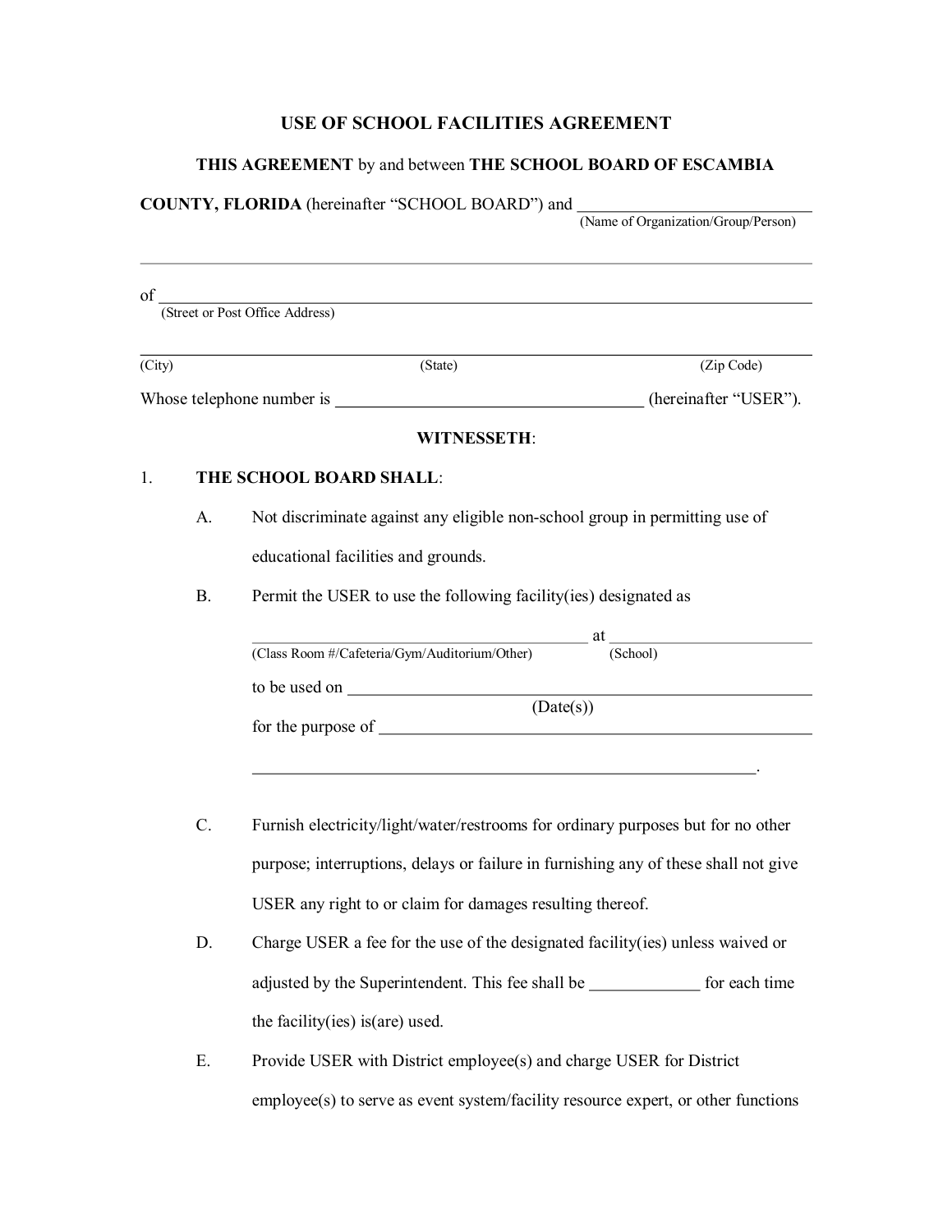#### as determined by the principal.

| <b>Designated Employee</b> | <b>Position</b> | <b>Hourly Rate</b> | <b>Benefits</b><br>(FICA/Retirement) |
|----------------------------|-----------------|--------------------|--------------------------------------|
|                            |                 |                    |                                      |
|                            |                 |                    |                                      |
|                            |                 |                    |                                      |
|                            |                 |                    |                                      |

### 2. **THE USER SHALL**:

- A. Abide by all Conditions, Restrictions, and Activities Prohibited requirements of attached School Board Rule 6Gx17-5.06.
- B. Indemnify, defend and hold the SCHOOL BOARD, its agents and employees harmless from and against any claim or liability for damage or injury to property or persons, including death, which may arise or accrue by reason of USER'S, its agents, servants, employees, guests or invitees use of the facility(ies) or property of the SCHOOL BOARD and, further, assume full responsibility for the character, acts and conducts of all persons admitted to the facility(ies) or property of the SCHOOL BOARD by the consent or knowledge of the USER, its agents, servants, employees, guests, and invitees.
- C. Comply with all applicable provisions of law and SCHOOL BOARD rules, as amended.
- D. Pay all fees and costs by check or money order to the above-named school no later than forty-eight hours prior to the scheduled event.
- E. Any USER not paying charges when due shall not be permitted to use SCHOOL BOARD facility(ies) in the future until all delinquent charges are paid.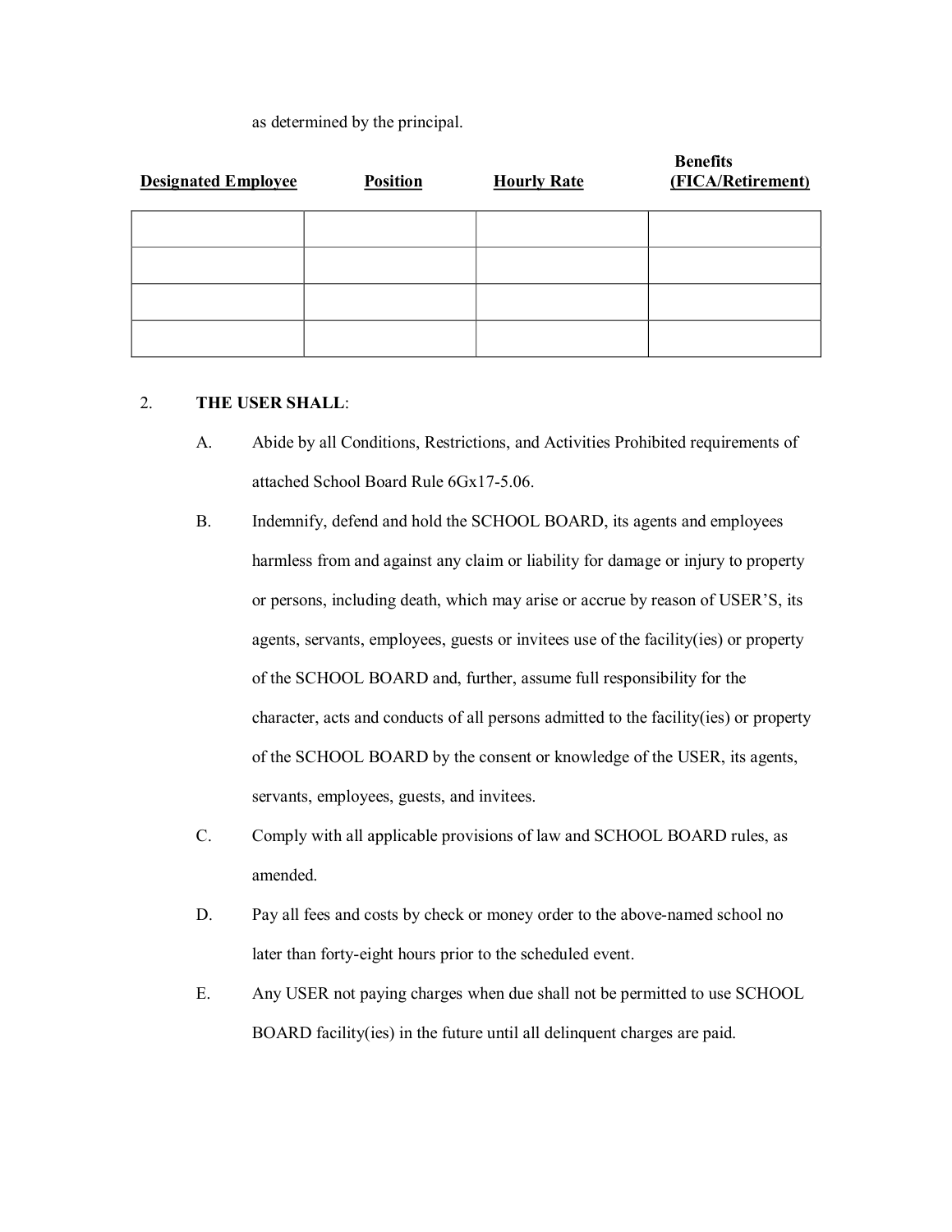- 3. As the activities of the above-named School and SCHOOL BOARD have first priority of use of the designated facility(ies), the SCHOOL BOARD reserves the right to alter USER'S scheduled use of the designated facility(ies) and will attempt to reasonably notify the USER in advance.
- 4. When schools are closed due to inclement weather, all scheduled building activities and outdoor facility use will be cancelled.

#### **WITNESSETH**:

The SCHOOL BOARD and USER grant to the other and reserve unto themselves the right to terminate this Agreement, with or without cause, by giving not less than thirty (30) days written notice to the other, at any time notwithstanding anything to the contrary herein. The USER may terminate its right to occupy the facility(ies) without terminating the USER'S obligation to indemnify the SCHOOL BOARD in accordance with paragraph 2(B) above.

**IN WITNESS WHEREOF**, the parties hereto have executed this Agreement this

 $day of$  20  $.$ 

### **SCHOOL BOARD OF ESCAMBIA COUNTY, FLORIDA**

By:

Superintendent, as Secretary to the School Board

**USER**

By:

Title: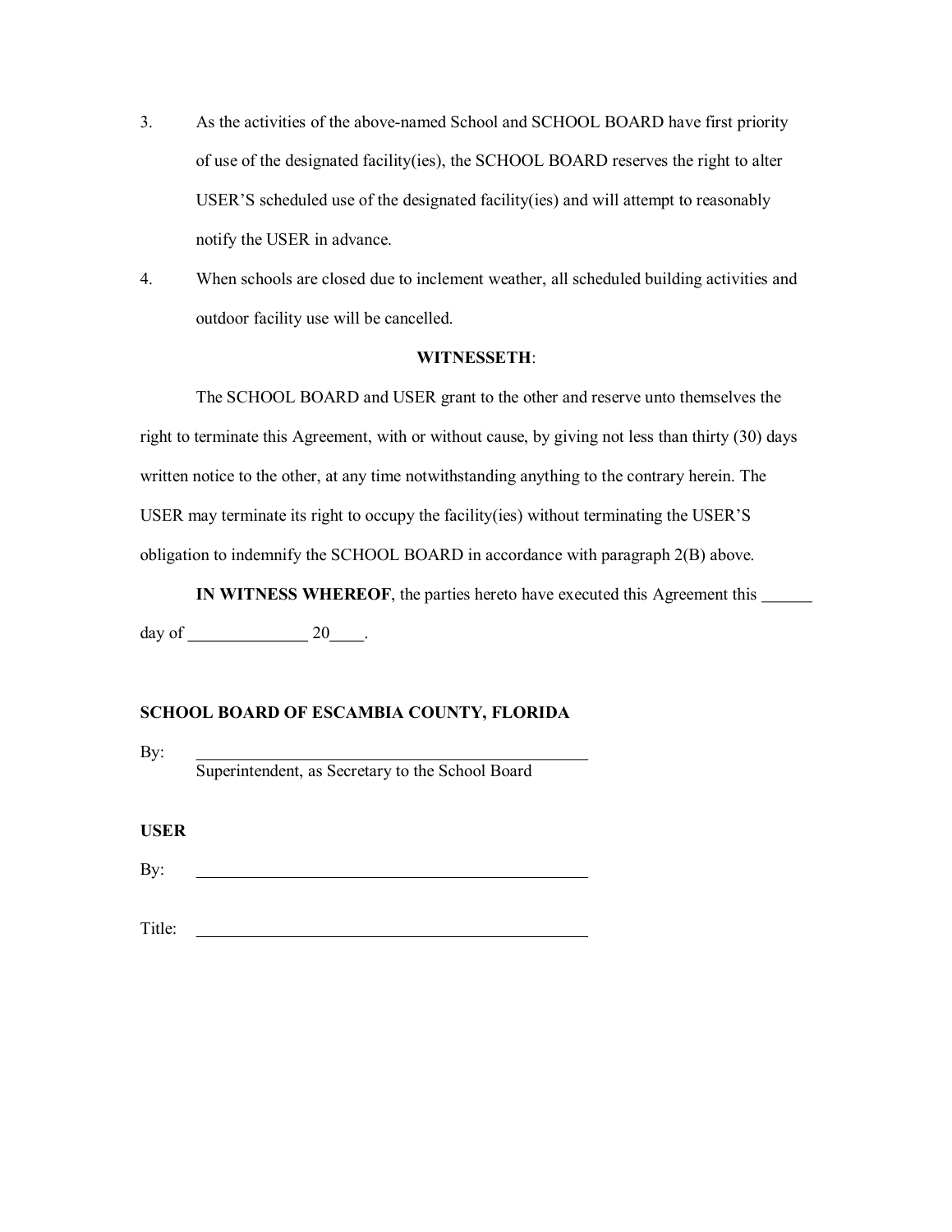# **5.06 NONSCHOOL USE OF EDUCATIONAL FACILITIES**

### **(1) USE OF EDUCATIONAL FACILITIES AND GROUNDS**

(a) Pursuant to the terms and conditions of this rule, the School Board permits the use of educational facilities (including grounds) by eligible non-school groups during nonschool hours for any legal assembly, for community use centers, and, at other times for polling places in any general, primary, or special election. Such non-school use of educational facilities and grounds shall only take place after the execution and delivery of the then most current edition of the standardized School Board Use of School Facilities Agreement. Rules set forth in this section shall not apply to long-term facilities use established under other provisions such as a tenant lease agreement.

(b) "USE OF SCHOOL FACILITIES AGREEMENTS" are obtained at the building Principal's office and must be filed at least thirty (30) days before the proposed date of use. Facility use may also be requested through the Superintendent's Office by calling 469-6131. A facility use agreement must be completed and approved for each event scheduled during or after the normal school day, weekends, days when school is not in session, holidays, and during the summer months. When schools are closed due to inclement weather, all scheduled building activities and outdoor facility use are cancelled. Consult a radio, TV, or the District website [www.escambia.k12.fl.us](http://www.escambia.k12.fl.us/) for notification of cancellation.

(c) The principal will recommend approval or denial in writing to the Superintendent, who will review the principal's recommendation and issue a notice of approval or denial to the applicant. A notice of denial shall contain a notification of the applicant's appellate rights. The Superintendent may deny an application for rental only:

1. If an applicant is ineligible under this rule pursuant to the provisions of Section (4) Classification of Users; Section (6) Restrictions on Use of Educational Facilities and Grounds; Section (7) Use of Educational Facilities by Religious Groups; or Section (8) Activities Prohibited;

2. For prior nonpayment for use of facilities; and/or

3. For prior use that resulted in damage to a District facility.

(d) The applicant may appeal the Superintendent's denial to the School Board at its next regular meeting provided the agenda requirements of Rule  $6Gx17-1.06$  are met. An applicant's failure to appeal the Superintendent's denial at the next regular meeting of the School Board will constitute a waiver of the applicant's appellate rights and will render the Superintendent's decision final.

(e) Notification of cancellation must be submitted to the Facility Scheduler (Principal or building Administrator) at least forty-eight (48) hours before the scheduled time of use, or the full rental fee and personnel fees will be charged.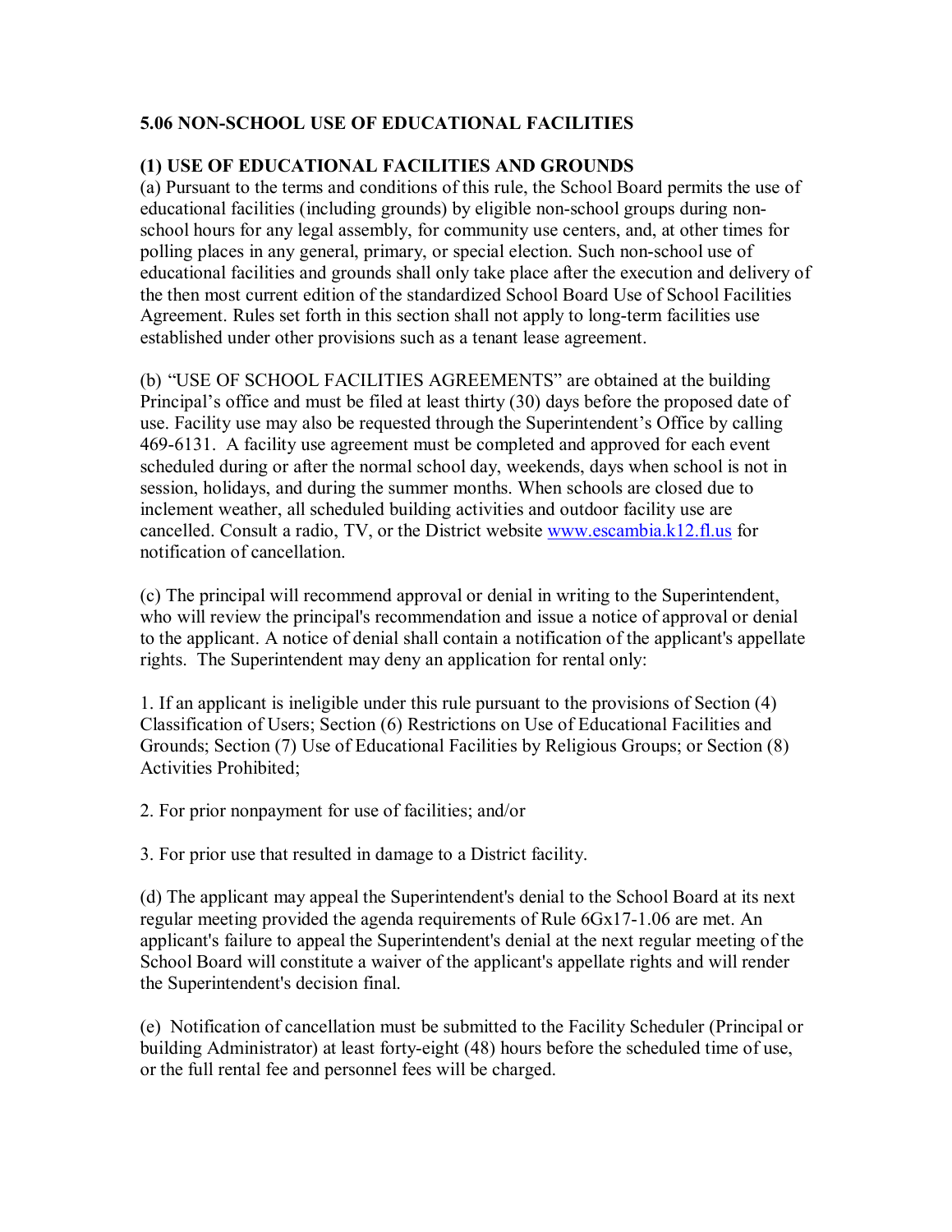(f) As the activities of the abovementioned School and the School Board have first priority of use of the designated facility(ies), the School Board reserves the right to alter user's scheduled use of the designated facility(ies) and will notify or reasonably attempt to notify the user in advance.

# **(2) SCHOOL BOARD NOTIFICATION**

Upon approval of use, a copy of the USE OF SCHOOL FACILITIES AGREEMENT shall be forwarded to the School Board office and retained until the completion of the usage period.

# **(3) CONDITIONS FOR USE**

The following conditions shall be observed:

(a) Certificates of insurance, naming the School District of Escambia County as additional insured, may be requested for liability protection or any other type of insurance as the School Board deems necessary. The certificates of insurance must be on file with the School District of Escambia County five (5) days prior to the date of use.

(b) An appropriate regular school employee, custodian, lifeguard, and/or supervisor designated by the principal shall be on duty at all times when educational facilities or grounds are being used by an eligible non-school group. The district employee designee and the designee's hourly rate of pay shall be included in the Use of School Facilities Agreement.

(c) No classroom may be used during school hours by an eligible nonschool group other than a school-sponsored organization. No activities incompatible with the instructional purposes and directly related activities of the school district will be allowed during normal school hours.

(d) Decorations are permitted only with approval of the principal or building administrator. Only materials acceptable to the fire marshal may be used.

(e) Under no circumstances are any materials to be used on floors or other parts of the building without the approval of the school district employee on duty.

(f) Smoking in a school building is strictly prohibited.

(g) Alcoholic beverages, gambling devices or illegal substances of any kind are not permitted on school property. Anyone who appears to be under the influence of alcohol will be denied access to a school facility.

(h) Responsible representatives of a user shall be present at all times a facility is in use. Any necessary security, including uniformed law enforcement officers, shall be provided by and at the expense of the user. The number of representatives, the security measures and the number of uniformed law enforcement officers to be utilized during a particular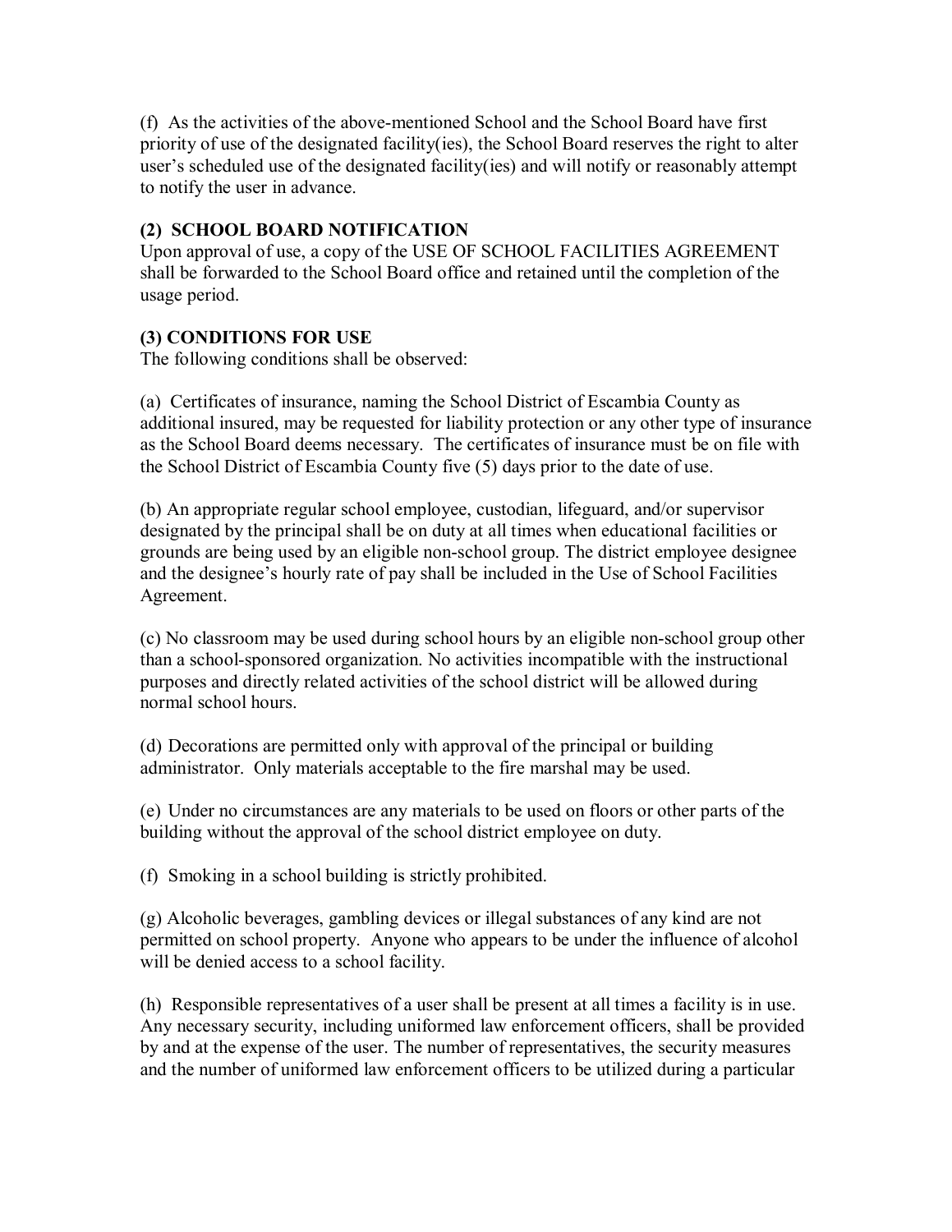use of a facility shall be within the discretion of the school principal or other administrator of the facility being utilized.

(i) Guns, weapons or guard dogs are not allowed in any school building or on any school property without prior written permission from the Superintendent/designee. (Governmental law enforcement officers are exempt; private security guards are not exempt.)

(j) Fire doors, fire protection apparatus, or means of egress will not be blocked or tampered with.

(k) To protect the community's investment, the District requires the following:

- Return furniture to original locations
- Leave school writing on white/chalk boards undisturbed
- Erase whiteboards if vacant sections are used
- Be respectful of a teacher's desk and materials
- Materials and equipment in the area should be left undamaged
- Clean up the area after use, including table tops and floors
- Close windows and turn off lights upon leaving
- Place all waste in the proper receptacle

(l) If an accident happens, and damage occurs, it must be reported promptly to the custodian or District employee on duty. Users are held responsible for damage.

(m)Groups are responsible for providing all supplies and materials necessary.

(n) In case of medical or other emergency situations, please notify the custodian or school district employee on duty who will take a report of the incident.

# **(4) CLASSIFICATION OF USERS**

(a) All users of educational facilities, other than school-sponsored organizations, shall pay fees as outlined in Section 5 of this rule. Users are divided into three groups for the purpose of assessing fees.

# **1. Group A** (Non-Profit)

Any organized non-profit group or organization within the school district whose purpose is directly connected to the school district or community --- examples are:

Parent Teacher Organizations

School Parent Groups

School Committees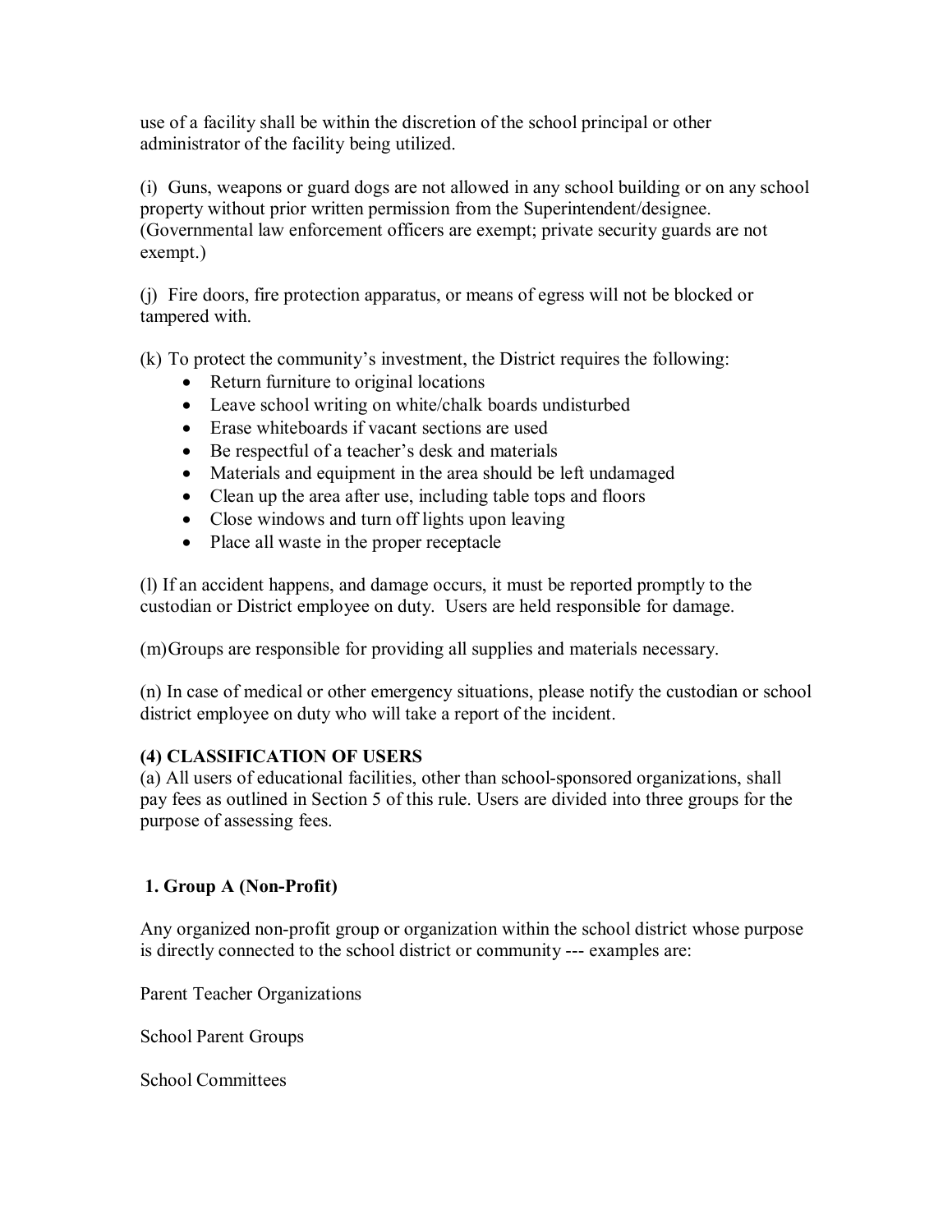Athletic Boosters

Band Boosters

Municipal/Government Agencies

# **2. Group B (Discounted Organizations)**

Any community group or organization that has an affiliation with Escambia Schools examples are:

Boy Scouts

Girl Scouts

AAU Basketball Groups

Homeowners Associations

Neighborhood Groups (informal)

Churches/Religious Education

Charitable Organizations – to qualify  $501(c)3$  paperwork must be on file.

# **3. Group C (General Users)**

Any group, including commercial or profit-making organizations, or individuals offering services for profit.

### **(5) Fees and Rate Schedule**

(a) Hourly rental fees for buildings and daily rental fees for outdoor facilities and stadiums will be charged to all users at the established rates for the given year.

(b) The hourly/daily schedule of fees for use of educational facilities and grounds is for normal use. Should any excessive wear or abuse occur, extra charges shall be assessed. All fees shall be promptly remitted in advance to the school's internal funds accounts. All checks shall be made payable to the school.

(c) In addition to the schedule of hourly and/or daily fees, the user shall pay directly to the school any additional costs incurred by the school in providing the requested facility including, but not limited to costs incurred in connection with providing appropriate staff.

(d) The fees to be charged are as follows: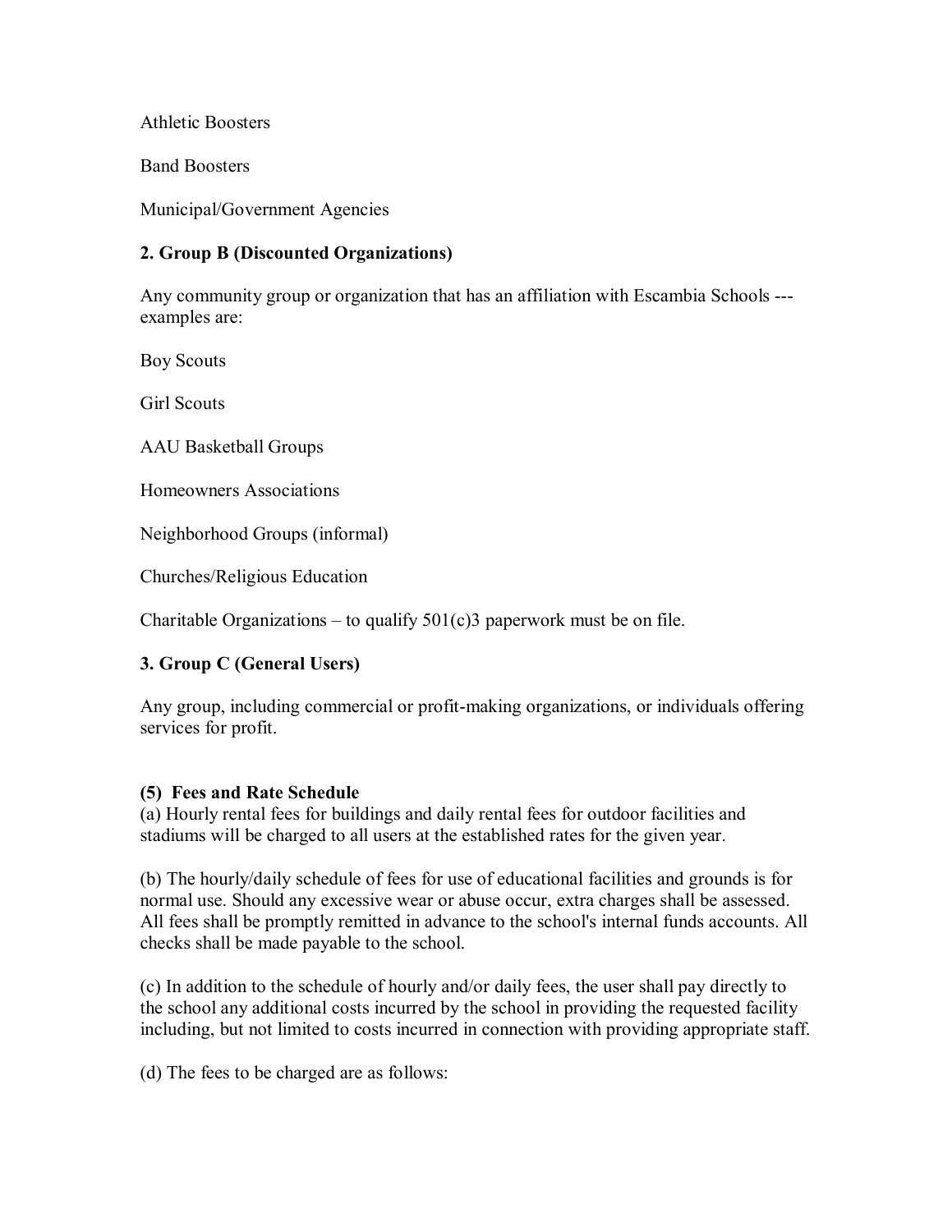|                                                 | <b>Building</b><br><b>Hourly Rental Fees</b> |                                                                      |                                                                     |                       |            |                      |                     |                                                                   |                                                                   |
|-------------------------------------------------|----------------------------------------------|----------------------------------------------------------------------|---------------------------------------------------------------------|-----------------------|------------|----------------------|---------------------|-------------------------------------------------------------------|-------------------------------------------------------------------|
|                                                 | <b>Elementary Schools</b>                    |                                                                      |                                                                     | <b>Middle Schools</b> |            |                      | <b>High Schools</b> |                                                                   |                                                                   |
| <b>User Classification</b>                      | Group<br>$\mathbf{A}$                        | Group<br>B                                                           | Group<br>$\mathbf C$                                                | Group<br>$\mathbf{A}$ | Group<br>B | Group<br>$\mathbf C$ | Group<br>A          | Group<br>B                                                        | Group<br>$\mathbf C$                                              |
| Classroom                                       | N/C                                          | \$6                                                                  | \$12                                                                | N/C                   | \$6        | \$12                 | N/C                 | \$7                                                               | \$15                                                              |
| Gym                                             | N/C                                          | $-$                                                                  | $\equiv$ $\equiv$                                                   | N/C                   | \$13       | \$25                 | N/C                 | \$15                                                              | \$30                                                              |
| Cafeteria/Commons                               | N/C                                          | \$7                                                                  | \$15                                                                | N/C                   | \$7        | \$15                 | N/C                 | \$10                                                              | \$20                                                              |
| Pool                                            | N/C                                          | $=$ $=$                                                              | $\sim$ $\sim$                                                       | N/C                   | $=$ $=$    | $\sim$ $\sim$        | N/C                 | \$125 per<br>day \$70<br>for $\frac{1}{2}$<br>day                 | \$150 per<br>day \$75<br>for $\frac{1}{2}$<br>day                 |
| High School<br>Auditoriums<br>(PHS, Washington) | N/C                                          | $-$                                                                  | $\overline{\phantom{a}}$                                            | N/C                   | $-$        | $ -$                 | N/C                 | \$175 four<br>-hour<br>session<br>\$40 each<br>additional<br>hour | \$350 four-<br>hour<br>session<br>\$75 each<br>additional<br>hour |
| N. B. Cook<br>Auditorium                        | N/C                                          | \$175 for<br>four-hour<br>session<br>\$40 each<br>additional<br>hour | \$350 for<br>four-hour<br>period<br>\$75 each<br>additional<br>hour | N/C                   | $=$ $-$    | $=$ $-$              | N/C                 |                                                                   |                                                                   |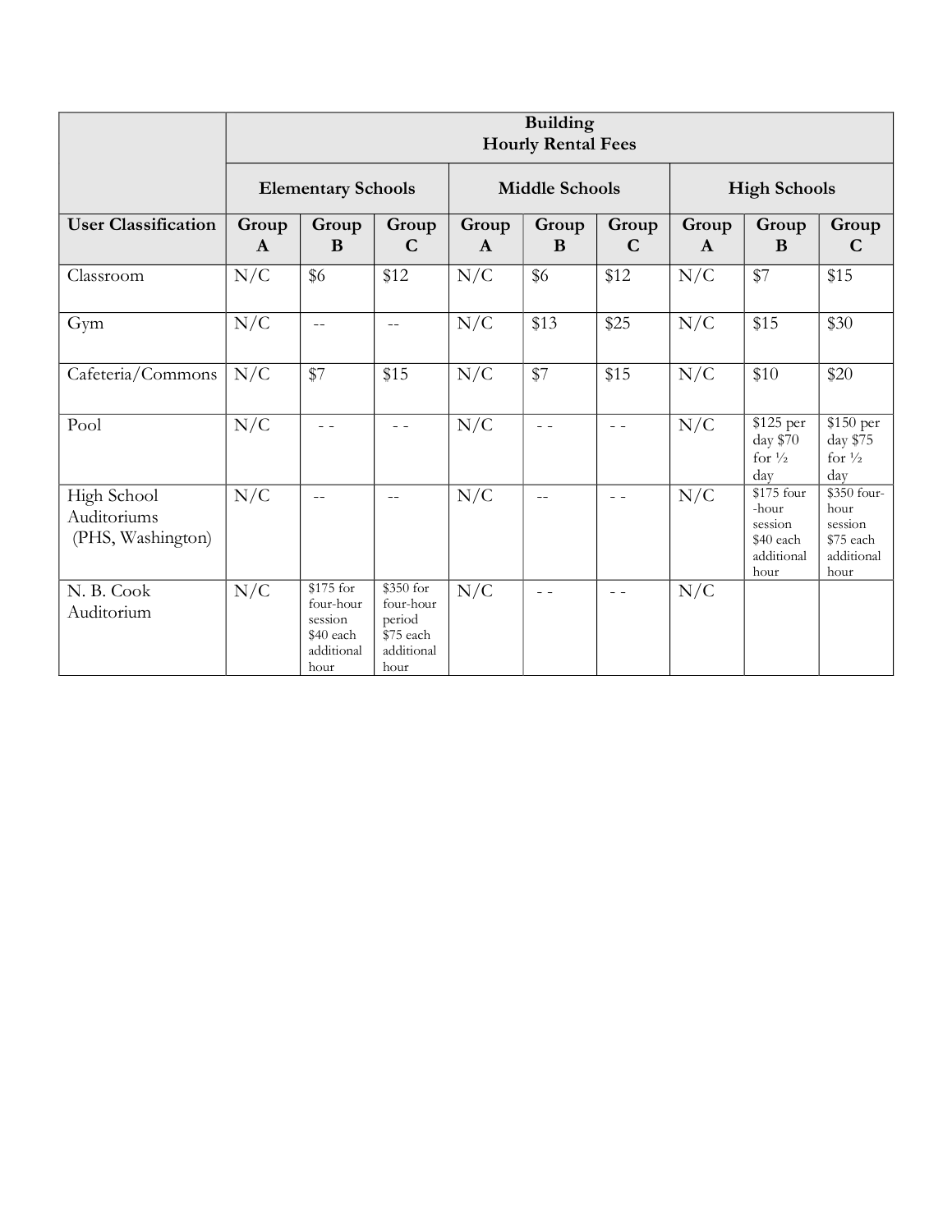|                                                       | <b>OUTDOOR FACILITIES</b><br><b>Daily Rental Fees</b> |            |                       |                      |                       |            |            |      |       |
|-------------------------------------------------------|-------------------------------------------------------|------------|-----------------------|----------------------|-----------------------|------------|------------|------|-------|
|                                                       | <b>Elementary Schools</b>                             |            | <b>Middle Schools</b> |                      | <b>High Schools</b>   |            |            |      |       |
| User<br>Classification                                | Group A                                               | Group<br>A | Group<br>B            | Group<br>$\mathbf C$ | Group<br>$\mathbf{A}$ | Group<br>B | Group<br>C |      |       |
| Athletic Fields<br>- Softball,<br>Baseball,<br>Soccer |                                                       |            |                       | N/C                  | \$50                  | \$100      | N/C        | \$75 | \$150 |
| Track                                                 |                                                       |            |                       | N/C                  | \$50                  | \$100      | N/C        | \$75 | \$150 |
| Tennis Courts                                         |                                                       |            |                       | N/C                  | \$50                  | \$100      | N/C        | \$75 | \$150 |
| Parking Lot<br>(Rate/Fee)                             |                                                       |            |                       | N/C                  | N/C                   | N/C        | N/C        | N/C  | N/C   |

|                                    | <b>STADIUM</b><br><b>Daily Rental Fees</b> |                           |       |       |                                |                                       |       |                                  |                                        |
|------------------------------------|--------------------------------------------|---------------------------|-------|-------|--------------------------------|---------------------------------------|-------|----------------------------------|----------------------------------------|
|                                    |                                            | <b>Elementary Schools</b> |       |       | <b>Middle Schools</b>          |                                       |       | <b>High Schools</b>              |                                        |
| User                               | Group                                      | Group                     | Group | Group | Group                          | Group                                 | Group | Group                            | Group                                  |
| Classification                     | A                                          | B                         | C     | A     | B                              | C                                     | A     | B                                | C                                      |
| Includes the use of<br>the stadium |                                            |                           |       | N/C   | \$75 Per<br>day for<br>daytime | \$150 per<br>day for<br>daytime       | N/C   | $$150$ per<br>day for<br>daytime | \$300 per<br>day for<br>daytime        |
| equipment-Soccer<br>goals, etc.    |                                            |                           |       |       | use<br>$$150$ per<br>day for   | use<br>$$300~\mathrm{per}$<br>day for |       | use<br>$$250$ per<br>day for     | use<br>$$500\,\mathrm{per}$<br>day for |
|                                    |                                            |                           |       |       | evening<br>use                 | evening<br>use                        |       | evening<br>use                   | evening<br>use                         |

- (e) Payment of Fees
	- The applicant is responsible for payment of all charges associated with the group's use of facilities/sites. Payment in full is due 48 hours prior to the scheduled event. All payments shall be made to the school's internal fund.
	- Any other special payment considerations must be submitted and approved by the Superintendent's Office.
	- · The Superintendent of Schools, Deputy Superintendent of Schools, and the Assistant Superintendent of Operations may negotiate contracts for large volume users to benefit the school district.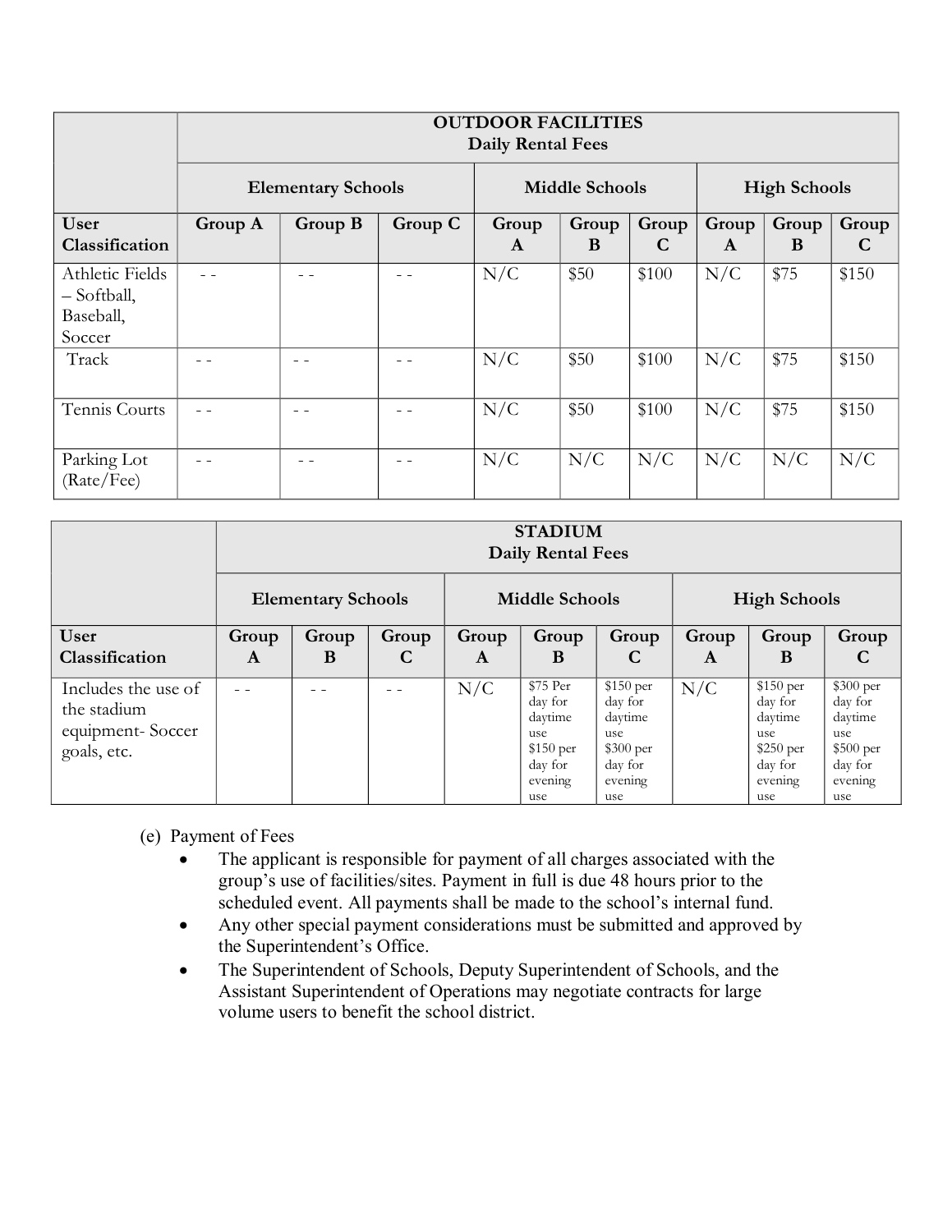# (f) Fiscal Accounting

A special fund for facilities rentals shall be maintained at each school through the internal accounts of the school. All fees and costs charged for the use of school facilities will be processed through this fund. Any significant balance of the fund may be used by the school for improvements and upkeep of the rented facilities.

# **(6) RESTRICTIONS ON USE OF EDUCATIONAL FACILITIES AND GROUNDS**

(a) Homemaking equipment shall only be used for educational purposes. A school organization wishing to use the equipment of a homemaking department shall:

- 1. Be sponsored by a teacher;
- 2. Be approved by the principal;
- 3. Use the equipment after school hours or when homemaking classes are not in session;
- 4. Schedule a time for the use of such equipment with the homemaking teacher who shall be present when equipment is used;
- 5. Furnish detergent when using washers;
- 6. Leave equipment and department clean and in good order.

(b) The use of school lunch kitchens shall be restricted to Parent Teacher Associations or other schoolaffiliated groups. A regularly employed representative of the particular school lunch department shall be present during such use. Kitchens shall not be made available to any other organization.

(c) The use of administrative and school computers, computer labs, networks, peripherals, and television broadcast equipment shall be restricted to educational institutions, District affiliated groups, and school affiliated groups. A regularly employed and appropriately trained representative of the District or school shall be present during such use. Administrative and school computers, computer labs, networks, peripherals, and television broadcast equipment shall not be made available to any other organization.

(d) The user is not to use or operate any school equipment other than that specified in the contract.

(e) School facilities shall not be used for dances except those sponsored by schools in the Escambia County Public School System.

(f) The following rules shall apply to use of stadiums:

- · An event manager representing ECSD shall be present and has the authority to make decisions on its behalf.
- · Only molded cleats, screw in style football, soccer, lacrosse cleats, turf shoes, or sneakers may be worn on the field.
- No Gatorade/PowerAde or any other drink supplement can be consumed on the field as it will stain the turf.